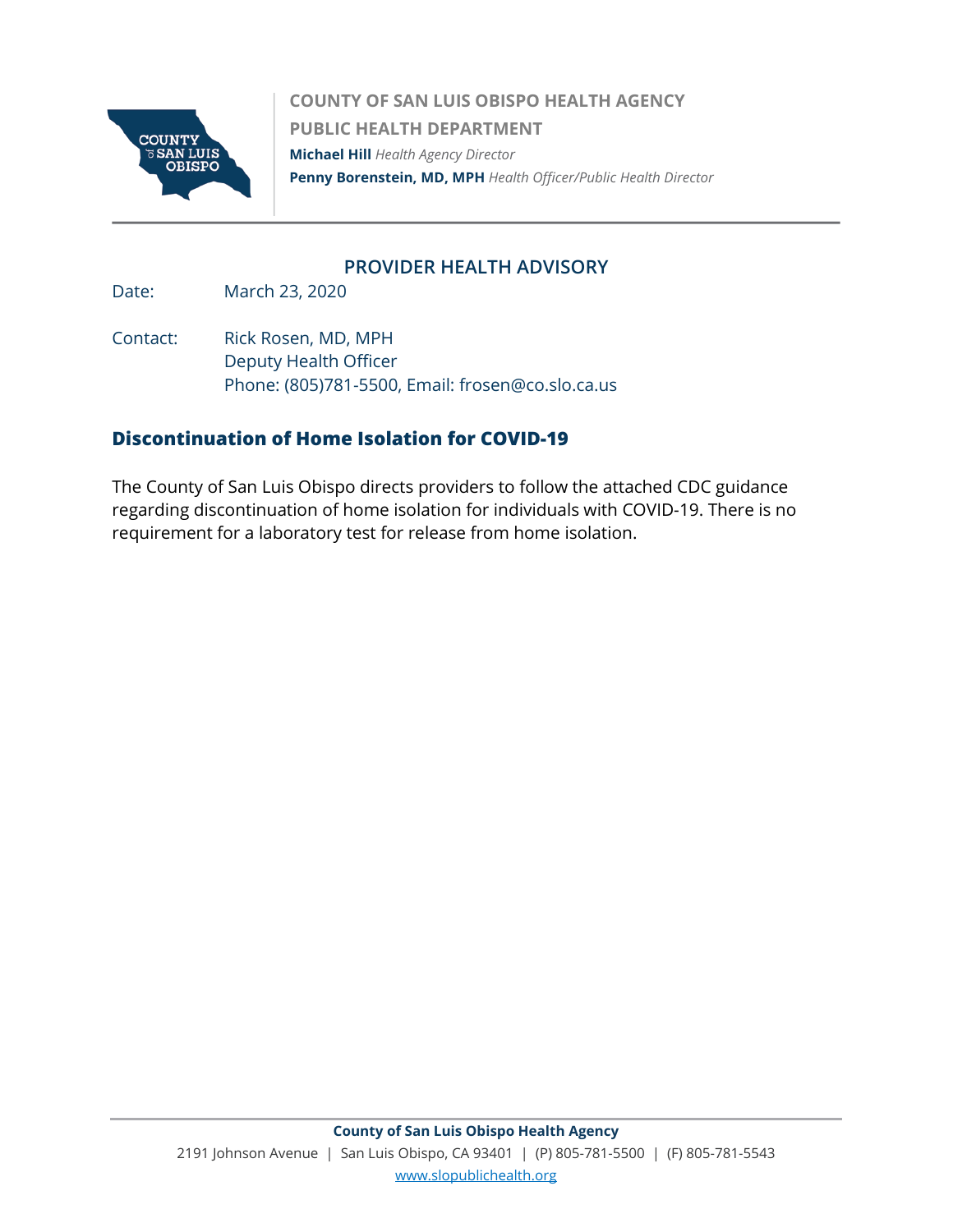

## [Coronavirus Disease 2019 \(COVID-19\)](https://www.cdc.gov/coronavirus/2019-nCoV/index.html)

# Discontinuation of Home Isolation for Persons with COVID-19 (Interim Guidance)

CDC guidance for COVID-19 may be adapted by state and local health departments to respond to rapidly changing local circumstances.

| <b>Summary Page</b>                                                                                                                       | Summary of Recent Changes                                                                                                                                                                                                                                                                                 |
|-------------------------------------------------------------------------------------------------------------------------------------------|-----------------------------------------------------------------------------------------------------------------------------------------------------------------------------------------------------------------------------------------------------------------------------------------------------------|
| Who this is for:                                                                                                                          | Guidance as of March 16, 2020                                                                                                                                                                                                                                                                             |
| Healthcare providers and public<br>health officials managing persons<br>with coronavirus disease 2019<br>(COVID-19) under home isolation. | • New guidance is added for a strategy to discontinue home isolation<br>without testing.<br>• Updated guidance for a test-based strategy: The recommendation to<br>collect both NP and OP swabs at each sampling has been changed so that<br>only one swab is necessary, preferably NP, at each sampling. |

Limited information is available to characterize the spectrum of clinical illness, transmission efficiency, and the duration of viral shedding for persons with novel coronavirus disease (COVID-19). This guidance is based on available information about COVID-19 and subject to change as additional information becomes available.

Persons with COVID-19 who have symptoms and were directed to care for themselves at home may discontinue home isolation under the following conditions:

- At least 3 days (72 hours) have passed *since recovery* defined as resolution of fever without the use of fever-reducing medications and improvement in respiratory symptoms (e.g., cough, shortness of breath); and,
- At least 7 days have passed since symptoms first appeared.

[For Hospitalized Patients, see \(Interim Guidance for Discontinuation of Transmission-Based Precautions Among Hospitalized](https://www.cdc.gov/coronavirus/2019-ncov/hcp/disposition-hospitalized-patients.html) Patients with COVID-19).

## For Persons with COVID-19 Under Home Isolation:

The decision to discontinue home isolation should be made in the context of local circumstances. Options now include both 1) a time-since-illness-onset and time-since-recovery (non-test-based) strategy, and 2) a test-based strategy.

#### Time-since-illness-onset and time-since-recovery strategy (non-test-based strategy)[\\*](#page-2-0)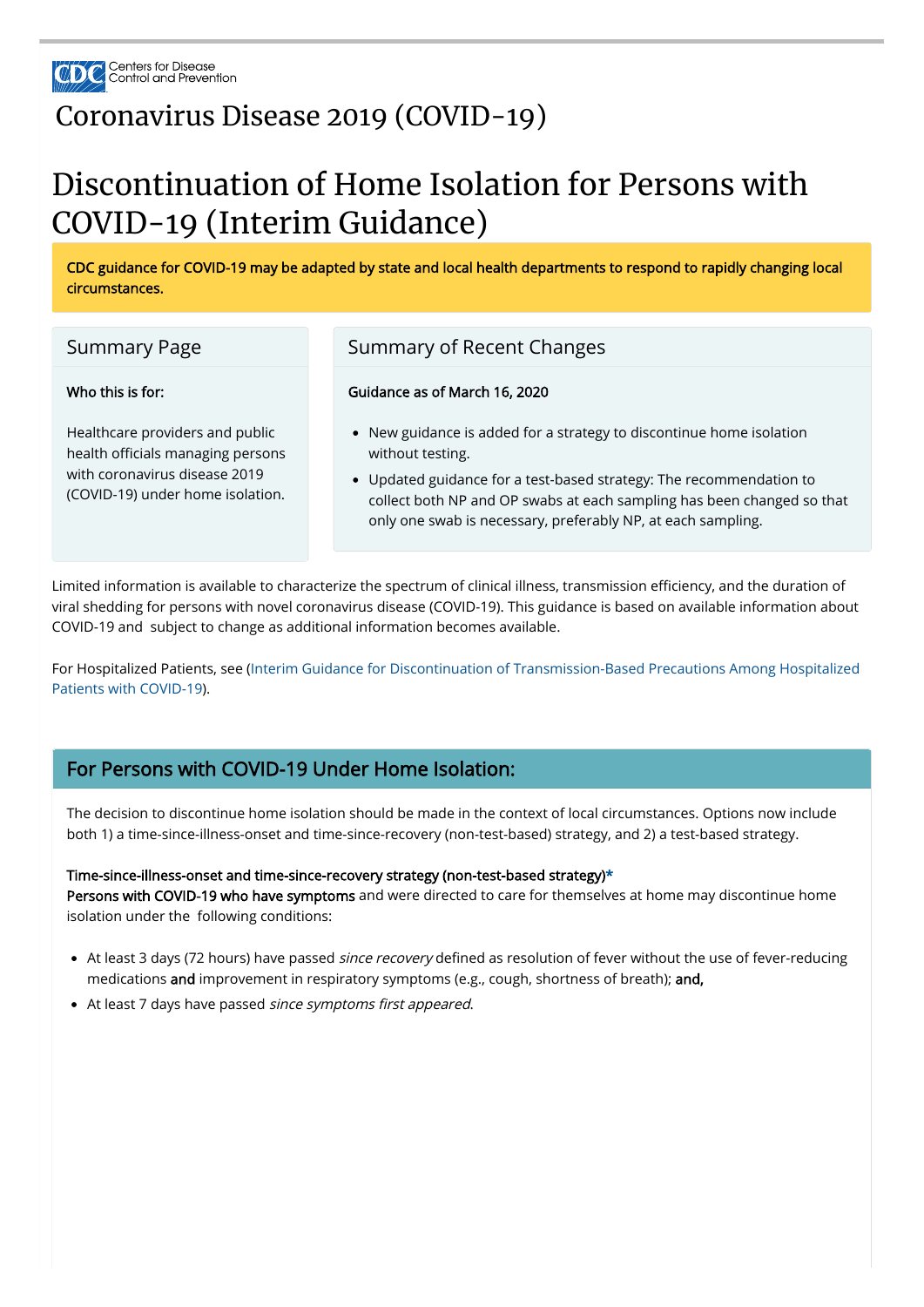Guidelines for Collecting, Handling, and Testing Clinical Specimens from Persons Under Investigation (PUIs) for 2019 [Novel Coronavirus \(2019-nCoV\)for specimen collection guidance.](https://www.cdc.gov/coronavirus/2019-ncov/healthcare-facilities/hcp-return-work.html)

Individuals with laboratory-confirmed COVID-19 who have not had any symptoms may discontinue home isolation when at least 7 days have passed since the date of their first positive COVID-19 diagnostic test and have had no subsequent ill[ness.](https://www.cdc.gov/coronavirus/2019-ncov/hcp/guidance-home-care.html)

\*\*All test results should be final before isolation is ended. Testing guidance is based upon limited information and is subject to change as more information becomes available.

### Footnote

\*T[his recommendation will prevent most, but may not prevent all instances of secondary spread. The risk of](https://www.cdc.gov/coronavirus/2019-ncov/hcp/guidance-prevent-spread.html) transmission after recovery, is likely very substantially less than that during illness.

## Additional Resources

NOTE: Specific guidance for return to work for healthcare facilities for healthcare personnel can be found at: Criteria for Return to Work for Healthcare Personnel with Confirmed or Suspected COVID-19 (Interim Guidance)

- <span id="page-2-0"></span>• Resolution of fever without the use of fever-reducing medications and
- Improvement in respiratory symptoms (e.g., cough, shortness of breath) and
- Negative results of an FDA Emergency Use Authorized molecular assay for COVID-19 from at least two consecutive

Negative results of an FDA Emergency Use Authorized molecular assay for COVID 19 from at least two consecutive nasopharyngeal swab specimens collected ≥24 hours apart\*\* (total of two negative specimens). See Interim

- Discontinuation of In-Home Isolation for Immunocompromised Persons with COVID-19 (Interim Guidance)
- Interim Guidance for Implementing Home Care of People Not Requiring Hospitalization for 2019 Novel Coronavirus (2019-nCoV)
- Interim guidance for persons who may have 2019 Novel Coronavirus (2019-nCoV) to prevent spread in homes and residential communities

Test-based strategy (simplified from initial protocol) Previous recommendations for a test-based strategy remain a[pplicable; however, a test-based strategy is contingent on the availability of ample testing supplies and laboratory](https://www.cdc.gov/coronavirus/2019-nCoV/lab/guidelines-clinical-specimens.html) capacity as well as convenient access to testing. For jurisdictions that choose to use a test-based strategy, the recommended protocol has been simplified so that only one swab is needed at every sampling.

Persons who have COVID-19 who have symptoms and were directed to care for themselves at home may discontinue home isolation under the following conditions: